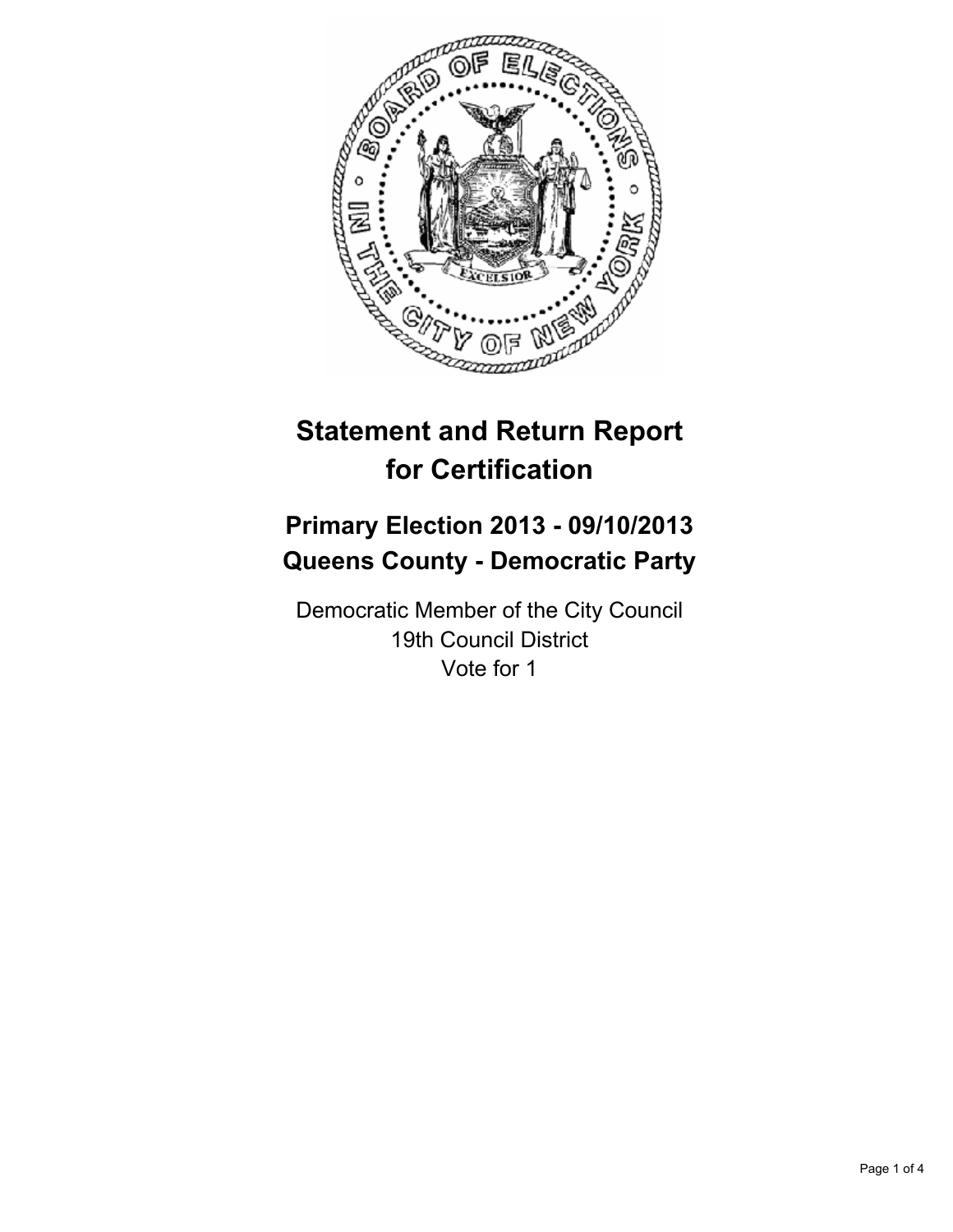

#### **Assembly District 25**

| <b>EMERGENCY</b>            | 26  |
|-----------------------------|-----|
| ABSENTEE/MILITARY           | 18  |
| <b>FEDERAL</b>              | 0   |
| <b>SPECIAL PRESIDENTIAL</b> | 0   |
| <b>AFFIDAVIT</b>            | 0   |
| JOHN F. DUANE               | 35  |
| PAUL D. GRAZIANO            | 66  |
| <b>AUSTIN I. SHAFRAN</b>    | 149 |
| PAUL A. VALLONE             | 136 |
| <b>CHRISSY VOSKERICHIAN</b> | 35  |
| <b>Total Votes</b>          | 421 |

### **Assembly District 26**

| <b>EMERGENCY</b>            | 25       |
|-----------------------------|----------|
| ABSENTEE/MILITARY           | 322      |
| <b>FEDERAL</b>              | 0        |
| SPECIAL PRESIDENTIAL        | $\Omega$ |
| AFFIDAVIT                   | 33       |
| JOHN F. DUANE               | 930      |
| PAUL D. GRAZIANO            | 1,139    |
| <b>AUSTIN I. SHAFRAN</b>    | 2,187    |
| PAUL A. VALLONE             | 2,074    |
| <b>CHRISSY VOSKERICHIAN</b> | 755      |
| <b>Total Votes</b>          | 7.085    |

#### **Assembly District 27**

| <b>EMERGENCY</b>            | 0     |
|-----------------------------|-------|
| ABSENTEE/MILITARY           | 71    |
| <b>FEDERAL</b>              | 0     |
| SPECIAL PRESIDENTIAL        | 0     |
| AFFIDAVIT                   | 8     |
| JOHN F. DUANE               | 110   |
| PAUL D. GRAZIANO            | 207   |
| AUSTIN I. SHAFRAN           | 224   |
| PAUL A. VALLONE             | 426   |
| <b>CHRISSY VOSKERICHIAN</b> | 97    |
| <b>Total Votes</b>          | 1.064 |

#### **Assembly District 35**

| <b>EMERGENCY</b>     |  |
|----------------------|--|
| ABSENTEE/MILITARY    |  |
| FFDFRAI              |  |
| SPECIAL PRESIDENTIAL |  |
| AFFIDAVIT            |  |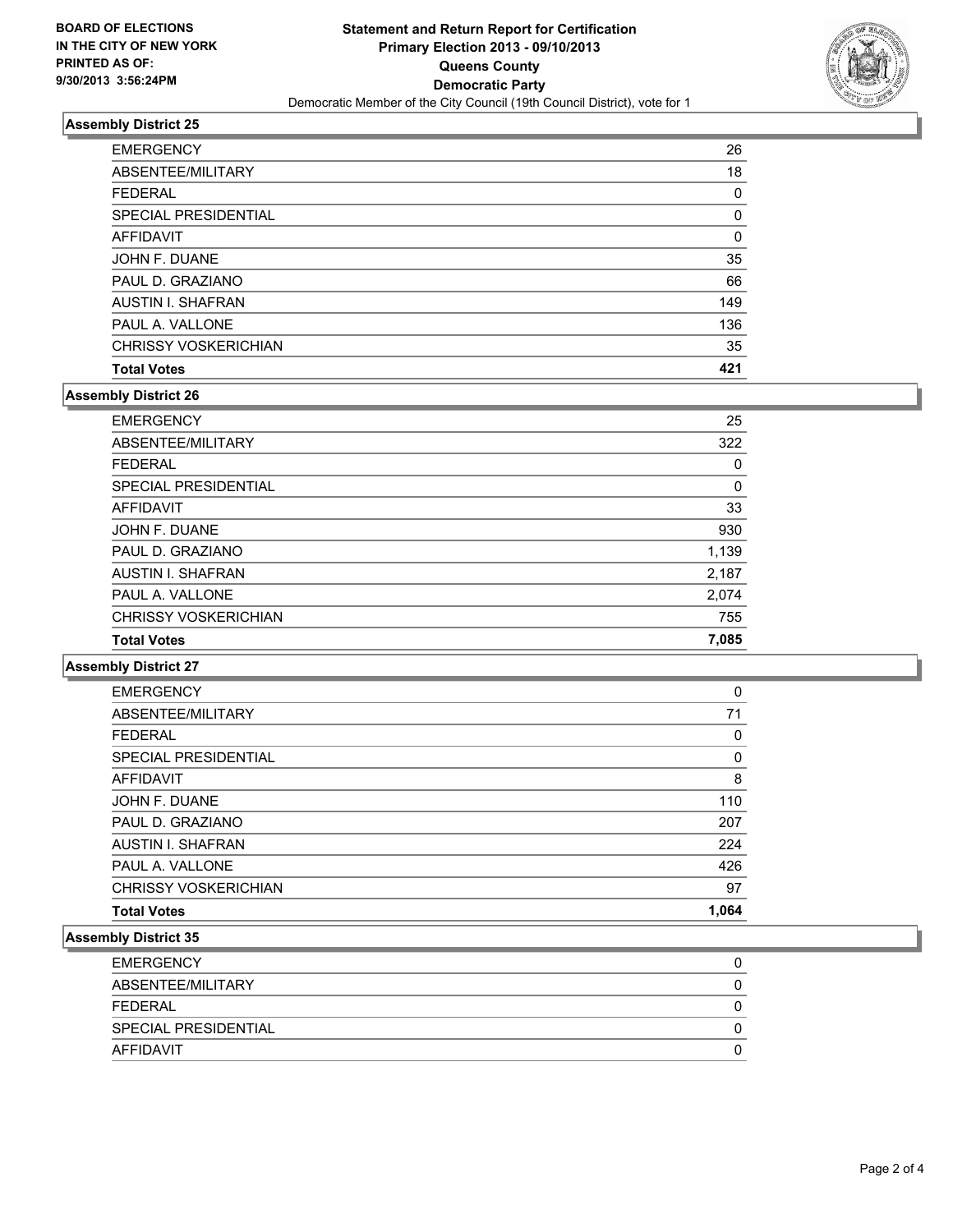

#### **Assembly District 40**

| <b>EMERGENCY</b>            | 0   |
|-----------------------------|-----|
| ABSENTEE/MILITARY           | 25  |
| <b>FEDERAL</b>              | 0   |
| SPECIAL PRESIDENTIAL        | 0   |
| <b>AFFIDAVIT</b>            | 5   |
| JOHN F. DUANE               | 89  |
| PAUL D. GRAZIANO            | 190 |
| <b>AUSTIN I. SHAFRAN</b>    | 168 |
| PAUL A. VALLONE             | 286 |
| <b>CHRISSY VOSKERICHIAN</b> | 76  |
| <b>Total Votes</b>          | 809 |